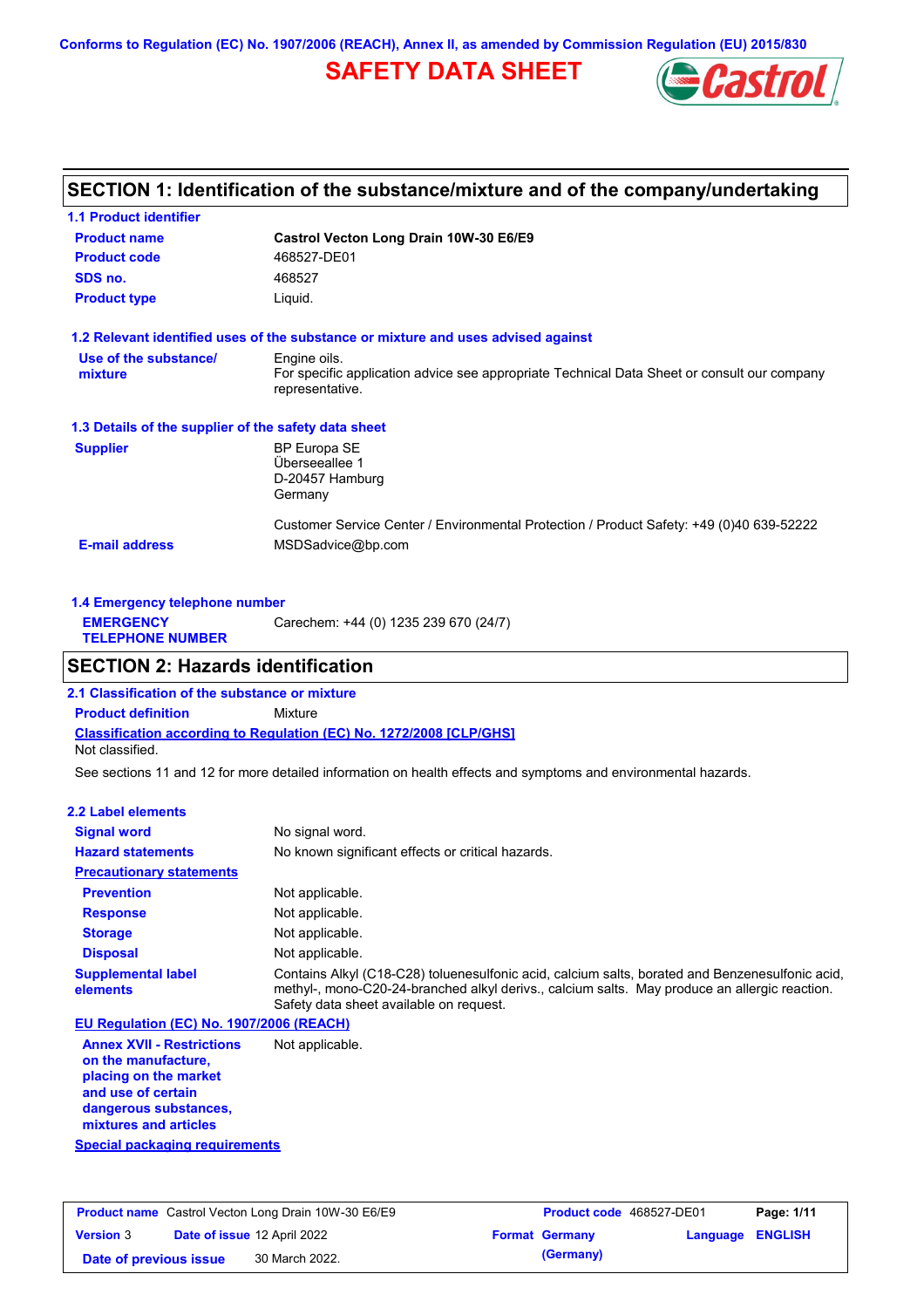# **SECTION 2: Hazards identification**

| <b>Containers to be fitted</b><br>with child-resistant<br>fastenings                                              | Not applicable.                                                                                                                                                                                                          |
|-------------------------------------------------------------------------------------------------------------------|--------------------------------------------------------------------------------------------------------------------------------------------------------------------------------------------------------------------------|
| <b>Tactile warning of danger</b>                                                                                  | Not applicable.                                                                                                                                                                                                          |
| 2.3 Other hazards                                                                                                 |                                                                                                                                                                                                                          |
| <b>Results of PBT and vPvB</b><br>assessment                                                                      | Product does not meet the criteria for PBT or vPvB according to Regulation (EC) No. 1907/2006,<br>Annex XIII.                                                                                                            |
| <b>Product meets the criteria</b><br>for PBT or vPvB according<br>to Regulation (EC) No.<br>1907/2006, Annex XIII | This mixture does not contain any substances that are assessed to be a PBT or a vPvB.                                                                                                                                    |
| Other hazards which do<br>not result in classification                                                            | Defatting to the skin.<br>USED ENGINE OILS<br>Used engine oil may contain hazardous components which have the potential to cause skin<br>cancer.<br>See Toxicological Information, section 11 of this Safety Data Sheet. |

## **SECTION 3: Composition/information on ingredients**

**Mixture** 

## **3.2 Mixtures**

**Product definition**

Highly refined base oil (IP 346 DMSO extract < 3%). Proprietary performance additives. **Product/ingredient % Regulation (EC) No.**

| <b>Product/ingredient</b><br>name                                                                 | <b>Identifiers</b>                                                                      | $\%$    | <b>Regulation (EC) No.</b><br>1272/2008 [CLP] | <b>Type</b> |
|---------------------------------------------------------------------------------------------------|-----------------------------------------------------------------------------------------|---------|-----------------------------------------------|-------------|
| reaction mass of isomers of:<br>$C7-9-alkyl$ 3-(3,5-di-tert-butyl-<br>4-hydroxyphenyl) propionate | REACH #: 01-0000015551-76<br>$EC: 406-040-9$<br>CAS: 125643-61-0<br>Index: 607-530-00-7 | -≤3     | Aquatic Chronic 4, H413                       | $[1]$       |
| Alkyl (C18-C28) toluenesulfonic acid,<br>calcium salts, borated                                   | $EC:$ -<br>$CAS: -$                                                                     | ≤0.3    | Skin Sens, 1B, H317<br>Repr. 2, H361d         | $[1]$       |
| Benzenesulfonic acid, methyl-, mono-<br>C20-24-branched alkyl derivs.,                            | CAS: 722503-68-6                                                                        | ≤ $0.3$ | Skin Sens, 1B, H317                           | $[1]$       |

calcium salts

**See Section 16 for the full text of the H statements declared above.**

**Type** 

[1] Substance classified with a health or environmental hazard

[2] Substance with a workplace exposure limit

[3] Substance meets the criteria for PBT according to Regulation (EC) No. 1907/2006, Annex XIII

[4] Substance meets the criteria for vPvB according to Regulation (EC) No. 1907/2006, Annex XIII

[5] Substance of equivalent concern

[6] Additional disclosure due to company policy

Occupational exposure limits, if available, are listed in Section 8.

## **SECTION 4: First aid measures**

| <b>4.1 Description of first aid measures</b> |                                                                                                                                                                                                                                                     |
|----------------------------------------------|-----------------------------------------------------------------------------------------------------------------------------------------------------------------------------------------------------------------------------------------------------|
| <b>Eye contact</b>                           | In case of contact, immediately flush eyes with plenty of water for at least 15 minutes. Eyelids<br>should be held away from the eyeball to ensure thorough rinsing. Check for and remove any<br>contact lenses. Get medical attention.             |
| <b>Skin contact</b>                          | Wash skin thoroughly with soap and water or use recognised skin cleanser. Remove<br>contaminated clothing and shoes. Wash clothing before reuse. Clean shoes thoroughly before<br>reuse. Get medical attention if irritation develops.              |
| <b>Inhalation</b>                            | If inhaled, remove to fresh air. In case of inhalation of decomposition products in a fire,<br>symptoms may be delayed. The exposed person may need to be kept under medical<br>surveillance for 48 hours. Get medical attention if symptoms occur. |
| <b>Ingestion</b>                             | Do not induce vomiting unless directed to do so by medical personnel. Get medical attention if<br>symptoms occur.                                                                                                                                   |
| <b>Protection of first-aiders</b>            | No action shall be taken involving any personal risk or without suitable training.                                                                                                                                                                  |

#### **4.2 Most important symptoms and effects, both acute and delayed**

See Section 11 for more detailed information on health effects and symptoms.

| <b>Product name</b> Castrol Vecton Long Drain 10W-30 E6/E9 |  |                                    | <b>Product code</b> 468527-DE01 | Page: 2/11            |                  |  |
|------------------------------------------------------------|--|------------------------------------|---------------------------------|-----------------------|------------------|--|
| <b>Version</b> 3                                           |  | <b>Date of issue 12 April 2022</b> |                                 | <b>Format Germany</b> | Language ENGLISH |  |
| Date of previous issue                                     |  | 30 March 2022.                     |                                 | (Germany)             |                  |  |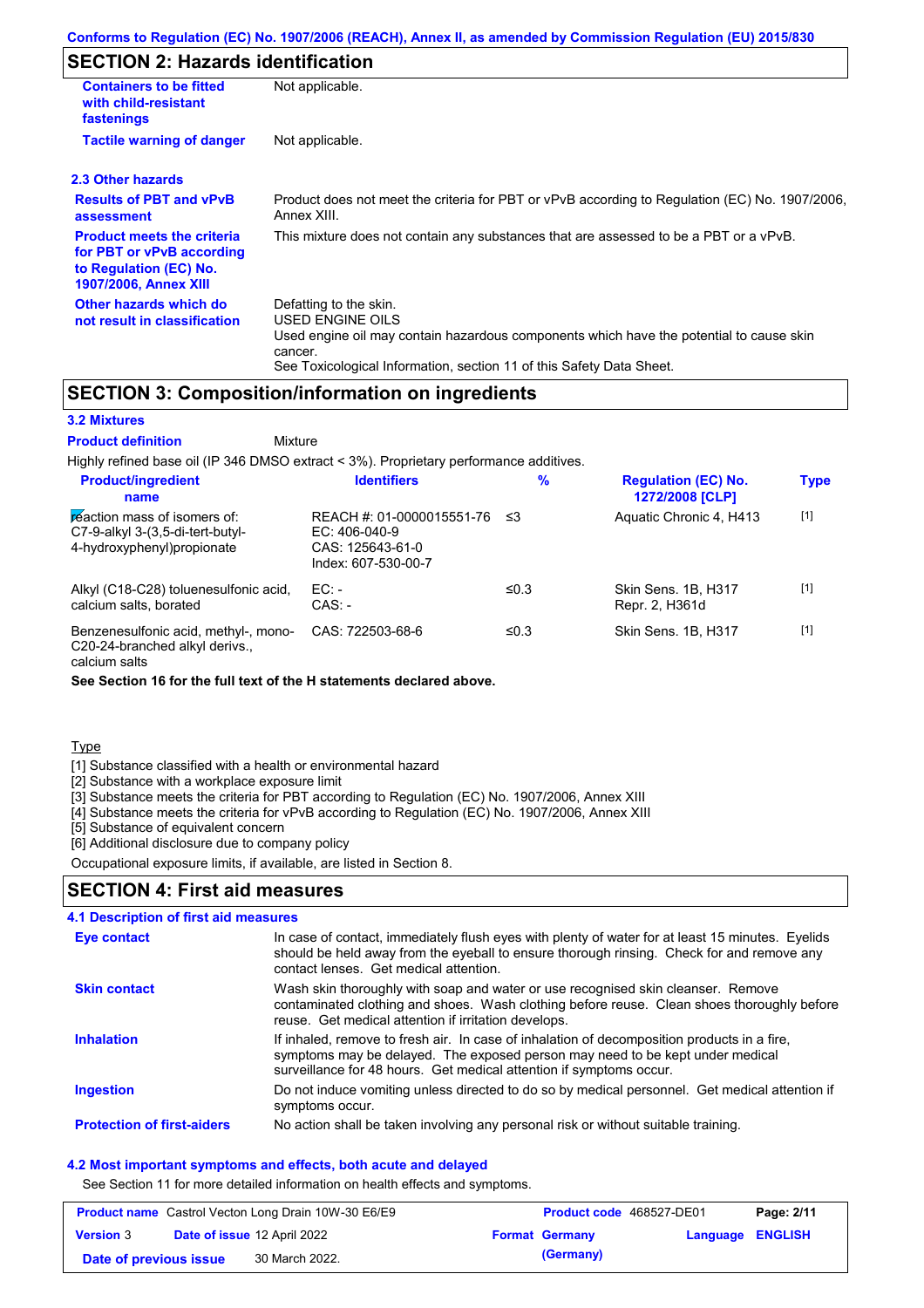# **SECTION 4: First aid measures**

| <b>Potential acute health effects</b>   |                                                                                                                                                                                                                                                             |
|-----------------------------------------|-------------------------------------------------------------------------------------------------------------------------------------------------------------------------------------------------------------------------------------------------------------|
| <b>Inhalation</b>                       | Exposure to decomposition products may cause a health hazard. Serious effects may be<br>delayed following exposure.                                                                                                                                         |
| Ingestion                               | No known significant effects or critical hazards.                                                                                                                                                                                                           |
| <b>Skin contact</b>                     | Defatting to the skin. May cause skin dryness and irritation.                                                                                                                                                                                               |
| Eye contact                             | No known significant effects or critical hazards.                                                                                                                                                                                                           |
|                                         | Delayed and immediate effects as well as chronic effects from short and long-term exposure                                                                                                                                                                  |
| <b>Inhalation</b>                       | Overexposure to the inhalation of airborne droplets or aerosols may cause irritation of the<br>respiratory tract.                                                                                                                                           |
| Ingestion                               | Ingestion of large quantities may cause nausea and diarrhoea.                                                                                                                                                                                               |
| <b>Skin contact</b>                     | Prolonged or repeated contact can defat the skin and lead to irritation and/or dermatitis.                                                                                                                                                                  |
| Eye contact                             | Potential risk of transient stinging or redness if accidental eye contact occurs.                                                                                                                                                                           |
|                                         | 4.3 Indication of any immediate medical attention and special treatment needed                                                                                                                                                                              |
| <b>Notes to physician</b>               | Treatment should in general be symptomatic and directed to relieving any effects.<br>In case of inhalation of decomposition products in a fire, symptoms may be delayed.<br>The exposed person may need to be kept under medical surveillance for 48 hours. |
| <b>SECTION 5: Firefighting measures</b> |                                                                                                                                                                                                                                                             |

| 5.1 Extinguishing media                                   |                                                                                                                                                                                                                                                                                                                                                                   |
|-----------------------------------------------------------|-------------------------------------------------------------------------------------------------------------------------------------------------------------------------------------------------------------------------------------------------------------------------------------------------------------------------------------------------------------------|
| <b>Suitable extinguishing</b><br>media                    | In case of fire, use foam, dry chemical or carbon dioxide extinguisher or spray.                                                                                                                                                                                                                                                                                  |
| <b>Unsuitable extinguishing</b><br>media                  | Do not use water jet. The use of a water jet may cause the fire to spread by splashing the<br>burning product.                                                                                                                                                                                                                                                    |
| 5.2 Special hazards arising from the substance or mixture |                                                                                                                                                                                                                                                                                                                                                                   |
| <b>Hazards from the</b><br>substance or mixture           | In a fire or if heated, a pressure increase will occur and the container may burst.                                                                                                                                                                                                                                                                               |
| <b>Hazardous combustion</b><br>products                   | Combustion products may include the following:<br>carbon oxides (CO, CO <sub>2</sub> ) (carbon monoxide, carbon dioxide)<br>nitrogen oxides ( $NO$ , $NO2$ etc.)                                                                                                                                                                                                  |
| <b>5.3 Advice for firefighters</b>                        |                                                                                                                                                                                                                                                                                                                                                                   |
| <b>Special precautions for</b><br>fire-fighters           | No action shall be taken involving any personal risk or without suitable training. Promptly<br>isolate the scene by removing all persons from the vicinity of the incident if there is a fire.                                                                                                                                                                    |
| <b>Special protective</b><br>equipment for fire-fighters  | Fire-fighters should wear appropriate protective equipment and self-contained breathing<br>apparatus (SCBA) with a full face-piece operated in positive pressure mode. Clothing for fire-<br>fighters (including helmets, protective boots and gloves) conforming to European standard EN<br>469 will provide a basic level of protection for chemical incidents. |

# **SECTION 6: Accidental release measures**

## **6.1 Personal precautions, protective equipment and emergency procedures**

| For non-emergency<br>personnel                           | No action shall be taken involving any personal risk or without suitable training. Evacuate<br>surrounding areas. Keep unnecessary and unprotected personnel from entering. Do not touch<br>or walk through spilt material. Floors may be slippery; use care to avoid falling. Put on<br>appropriate personal protective equipment. |
|----------------------------------------------------------|-------------------------------------------------------------------------------------------------------------------------------------------------------------------------------------------------------------------------------------------------------------------------------------------------------------------------------------|
| For emergency responders                                 | If specialised clothing is required to deal with the spillage, take note of any information in<br>Section 8 on suitable and unsuitable materials. See also the information in "For non-<br>emergency personnel".                                                                                                                    |
| <b>6.2 Environmental</b><br>precautions                  | Avoid dispersal of spilt material and runoff and contact with soil, waterways, drains and sewers.<br>Inform the relevant authorities if the product has caused environmental pollution (sewers,<br>waterways, soil or air).                                                                                                         |
| 6.3 Methods and material for containment and cleaning up |                                                                                                                                                                                                                                                                                                                                     |
| <b>Small spill</b>                                       | Stop leak if without risk. Move containers from spill area. Absorb with an inert material and<br>place in an appropriate waste disposal container. Dispose of via a licensed waste disposal<br>contractor.                                                                                                                          |

| <b>Product name</b> Castrol Vecton Long Drain 10W-30 E6/E9 |  |                             | <b>Product code</b> 468527-DE01 | Page: 3/11            |                         |  |
|------------------------------------------------------------|--|-----------------------------|---------------------------------|-----------------------|-------------------------|--|
| <b>Version 3</b>                                           |  | Date of issue 12 April 2022 |                                 | <b>Format Germany</b> | <b>Language ENGLISH</b> |  |
| Date of previous issue                                     |  | 30 March 2022.              |                                 | (Germany)             |                         |  |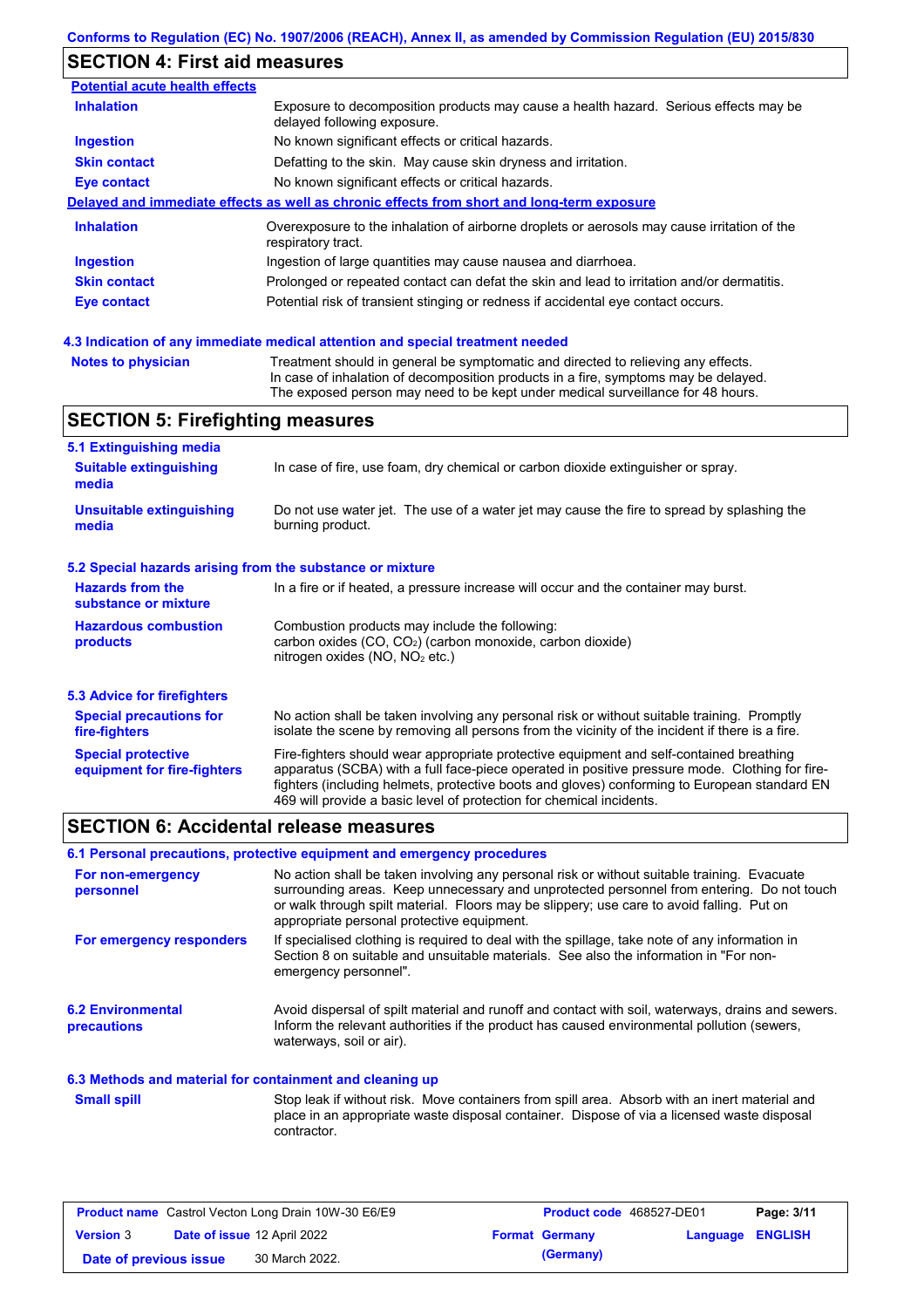## **SECTION 6: Accidental release measures**

| Large spill                               | Stop leak if without risk. Move containers from spill area. Prevent entry into sewers, water<br>courses, basements or confined areas. Contain and collect spillage with non-combustible,<br>absorbent material e.g. sand, earth, vermiculite or diatomaceous earth and place in container<br>for disposal according to local regulations. Dispose of via a licensed waste disposal contractor. |
|-------------------------------------------|------------------------------------------------------------------------------------------------------------------------------------------------------------------------------------------------------------------------------------------------------------------------------------------------------------------------------------------------------------------------------------------------|
| 6.4 Reference to other<br><b>sections</b> | See Section 1 for emergency contact information.<br>See Section 5 for firefighting measures.<br>See Section 8 for information on appropriate personal protective equipment.<br>See Section 12 for environmental precautions.<br>See Section 13 for additional waste treatment information.                                                                                                     |

## **SECTION 7: Handling and storage**

| 7.1 Precautions for safe handling                                                    |                                                                                                                                                                                                                                                                                                                                                                                                                                                                                          |
|--------------------------------------------------------------------------------------|------------------------------------------------------------------------------------------------------------------------------------------------------------------------------------------------------------------------------------------------------------------------------------------------------------------------------------------------------------------------------------------------------------------------------------------------------------------------------------------|
| <b>Protective measures</b>                                                           | Put on appropriate personal protective equipment.                                                                                                                                                                                                                                                                                                                                                                                                                                        |
| <b>Advice on general</b><br>occupational hygiene                                     | Eating, drinking and smoking should be prohibited in areas where this material is handled,<br>stored and processed. Wash thoroughly after handling. Remove contaminated clothing and<br>protective equipment before entering eating areas. See also Section 8 for additional<br>information on hygiene measures.                                                                                                                                                                         |
| <b>7.2 Conditions for safe</b><br>storage, including any<br><i>incompatibilities</i> | Store in accordance with local requiations. Store in a dry, cool and well-ventilated area, away<br>from incompatible materials (see Section 10). Keep away from heat and direct sunlight. Keep<br>container tightly closed and sealed until ready for use. Containers that have been opened must<br>be carefully resealed and kept upright to prevent leakage. Store and use only in equipment/<br>containers designed for use with this product. Do not store in unlabelled containers. |
| <b>Not suitable</b>                                                                  | Prolonged exposure to elevated temperature                                                                                                                                                                                                                                                                                                                                                                                                                                               |
| <b>Germany - Storage code</b>                                                        | 10                                                                                                                                                                                                                                                                                                                                                                                                                                                                                       |
| 7.3 Specific end use(s)                                                              |                                                                                                                                                                                                                                                                                                                                                                                                                                                                                          |
| <b>Recommendations</b>                                                               | See section 1.2 and Exposure scenarios in annex, if applicable.                                                                                                                                                                                                                                                                                                                                                                                                                          |

## **SECTION 8: Exposure controls/personal protection**

### **8.1 Control parameters**

**Occupational exposure limits**

No exposure limit value known.

**Recommended monitoring procedures**

If this product contains ingredients with exposure limits, personal, workplace atmosphere or biological monitoring may be required to determine the effectiveness of the ventilation or other control measures and/or the necessity to use respiratory protective equipment. Reference should be made to monitoring standards, such as the following: European Standard EN 689 (Workplace atmospheres - Guidance for the assessment of exposure by inhalation to chemical agents for comparison with limit values and measurement strategy) European Standard EN 14042 (Workplace atmospheres - Guide for the application and use of procedures for the assessment of exposure to chemical and biological agents) European Standard EN 482 (Workplace atmospheres - General requirements for the performance of procedures for the measurement of chemical agents) Reference to national guidance documents for methods for the determination of hazardous substances will also be required.

#### **Derived No Effect Level**

No DNELs/DMELs available.

## **Predicted No Effect Concentration**

No PNECs available

## **8.2 Exposure controls**

| <b>Appropriate engineering</b><br><b>controls</b> | Provide exhaust ventilation or other engineering controls to keep the relevant airborne<br>concentrations below their respective occupational exposure limits.<br>All activities involving chemicals should be assessed for their risks to health, to ensure<br>exposures are adequately controlled. Personal protective equipment should only be considered<br>after other forms of control measures (e.g. engineering controls) have been suitably evaluated.<br>Personal protective equipment should conform to appropriate standards, be suitable for use, be<br>kept in good condition and properly maintained.<br>Your supplier of personal protective equipment should be consulted for advice on selection and<br>appropriate standards. For further information contact your national organisation for standards.<br>The final choice of protective equipment will depend upon a risk assessment. It is important to<br>ensure that all items of personal protective equipment are compatible. |
|---------------------------------------------------|---------------------------------------------------------------------------------------------------------------------------------------------------------------------------------------------------------------------------------------------------------------------------------------------------------------------------------------------------------------------------------------------------------------------------------------------------------------------------------------------------------------------------------------------------------------------------------------------------------------------------------------------------------------------------------------------------------------------------------------------------------------------------------------------------------------------------------------------------------------------------------------------------------------------------------------------------------------------------------------------------------|
|---------------------------------------------------|---------------------------------------------------------------------------------------------------------------------------------------------------------------------------------------------------------------------------------------------------------------------------------------------------------------------------------------------------------------------------------------------------------------------------------------------------------------------------------------------------------------------------------------------------------------------------------------------------------------------------------------------------------------------------------------------------------------------------------------------------------------------------------------------------------------------------------------------------------------------------------------------------------------------------------------------------------------------------------------------------------|

### **Individual protection measures**

| <b>Product name</b> Castrol Vecton Long Drain 10W-30 E6/E9 |  | <b>Product code</b> 468527-DE01    |  | Page: 4/11            |                         |  |
|------------------------------------------------------------|--|------------------------------------|--|-----------------------|-------------------------|--|
| <b>Version 3</b>                                           |  | <b>Date of issue 12 April 2022</b> |  | <b>Format Germany</b> | <b>Language ENGLISH</b> |  |
| Date of previous issue                                     |  | 30 March 2022.                     |  | (Germany)             |                         |  |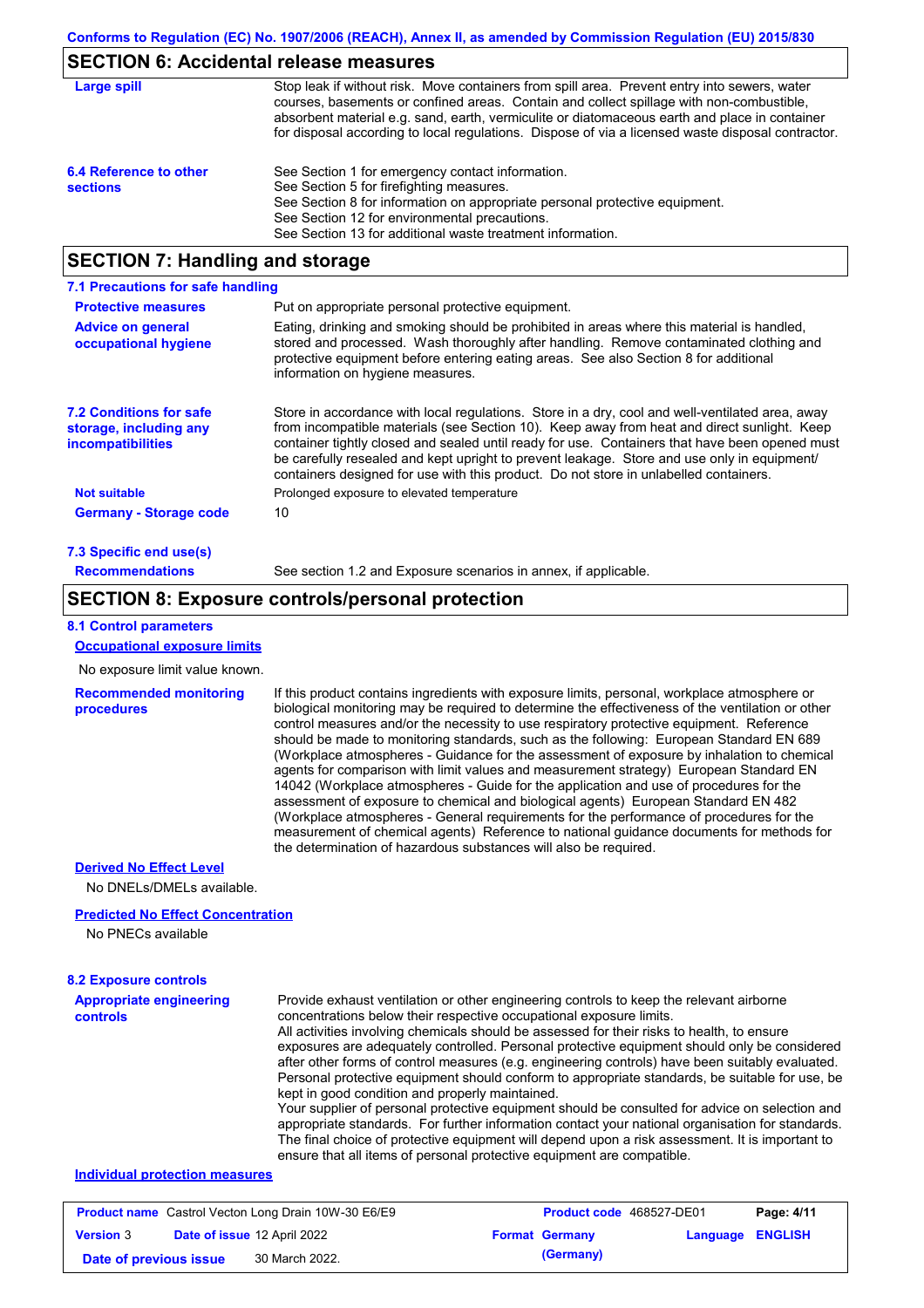# **SECTION 8: Exposure controls/personal protection**

| <b>Hygiene measures</b>       | Wash hands, forearms and face thoroughly after handling chemical products, before eating,<br>smoking and using the lavatory and at the end of the working period. Ensure that eyewash<br>stations and safety showers are close to the workstation location.                                                                                                                                                                                                                                                                                                                                                                                       |
|-------------------------------|---------------------------------------------------------------------------------------------------------------------------------------------------------------------------------------------------------------------------------------------------------------------------------------------------------------------------------------------------------------------------------------------------------------------------------------------------------------------------------------------------------------------------------------------------------------------------------------------------------------------------------------------------|
| <b>Respiratory protection</b> | In case of insufficient ventilation, wear suitable respiratory equipment.<br>The correct choice of respiratory protection depends upon the chemicals being handled, the<br>conditions of work and use, and the condition of the respiratory equipment. Safety procedures<br>should be developed for each intended application. Respiratory protection equipment should<br>therefore be chosen in consultation with the supplier/manufacturer and with a full assessment<br>of the working conditions.                                                                                                                                             |
| <b>Eye/face protection</b>    | Safety glasses with side shields.                                                                                                                                                                                                                                                                                                                                                                                                                                                                                                                                                                                                                 |
| <b>Skin protection</b>        |                                                                                                                                                                                                                                                                                                                                                                                                                                                                                                                                                                                                                                                   |
| <b>Hand protection</b>        | <b>General Information:</b>                                                                                                                                                                                                                                                                                                                                                                                                                                                                                                                                                                                                                       |
|                               | Because specific work environments and material handling practices vary, safety procedures<br>should be developed for each intended application. The correct choice of protective gloves<br>depends upon the chemicals being handled, and the conditions of work and use. Most gloves<br>provide protection for only a limited time before they must be discarded and replaced (even the<br>best chemically resistant gloves will break down after repeated chemical exposures).                                                                                                                                                                  |
|                               | Gloves should be chosen in consultation with the supplier / manufacturer and taking account of<br>a full assessment of the working conditions.                                                                                                                                                                                                                                                                                                                                                                                                                                                                                                    |
|                               | Recommended: Nitrile gloves.<br><b>Breakthrough time:</b>                                                                                                                                                                                                                                                                                                                                                                                                                                                                                                                                                                                         |
|                               | Breakthrough time data are generated by glove manufacturers under laboratory test conditions<br>and represent how long a glove can be expected to provide effective permeation resistance. It<br>is important when following breakthrough time recommendations that actual workplace<br>conditions are taken into account. Always consult with your glove supplier for up-to-date<br>technical information on breakthrough times for the recommended glove type.<br>Our recommendations on the selection of gloves are as follows:                                                                                                                |
|                               | Continuous contact:                                                                                                                                                                                                                                                                                                                                                                                                                                                                                                                                                                                                                               |
|                               | Gloves with a minimum breakthrough time of 240 minutes, or >480 minutes if suitable gloves<br>can be obtained.<br>If suitable gloves are not available to offer that level of protection, gloves with shorter<br>breakthrough times may be acceptable as long as appropriate glove maintenance and<br>replacement regimes are determined and adhered to.                                                                                                                                                                                                                                                                                          |
|                               | Short-term / splash protection:                                                                                                                                                                                                                                                                                                                                                                                                                                                                                                                                                                                                                   |
|                               | Recommended breakthrough times as above.<br>It is recognised that for short-term, transient exposures, gloves with shorter breakthrough times<br>may commonly be used. Therefore, appropriate maintenance and replacement regimes must<br>be determined and rigorously followed.                                                                                                                                                                                                                                                                                                                                                                  |
|                               | <b>Glove Thickness:</b>                                                                                                                                                                                                                                                                                                                                                                                                                                                                                                                                                                                                                           |
|                               | For general applications, we recommend gloves with a thickness typically greater than 0.35 mm.                                                                                                                                                                                                                                                                                                                                                                                                                                                                                                                                                    |
|                               | It should be emphasised that glove thickness is not necessarily a good predictor of glove<br>resistance to a specific chemical, as the permeation efficiency of the glove will be dependent<br>on the exact composition of the glove material. Therefore, glove selection should also be based<br>on consideration of the task requirements and knowledge of breakthrough times.<br>Glove thickness may also vary depending on the glove manufacturer, the glove type and the<br>glove model. Therefore, the manufacturers' technical data should always be taken into account<br>to ensure selection of the most appropriate glove for the task. |
|                               | Note: Depending on the activity being conducted, gloves of varying thickness may be required<br>for specific tasks. For example:                                                                                                                                                                                                                                                                                                                                                                                                                                                                                                                  |
|                               | • Thinner gloves (down to 0.1 mm or less) may be required where a high degree of manual<br>dexterity is needed. However, these gloves are only likely to give short duration protection and<br>would normally be just for single use applications, then disposed of.                                                                                                                                                                                                                                                                                                                                                                              |
|                               | • Thicker gloves (up to 3 mm or more) may be required where there is a mechanical (as well<br>as a chemical) risk i.e. where there is abrasion or puncture potential.                                                                                                                                                                                                                                                                                                                                                                                                                                                                             |

| <b>Product name</b> Castrol Vecton Long Drain 10W-30 E6/E9 |  | <b>Product code</b> 468527-DE01 | Page: 5/11 |                       |                         |  |
|------------------------------------------------------------|--|---------------------------------|------------|-----------------------|-------------------------|--|
| <b>Version 3</b>                                           |  | Date of issue 12 April 2022     |            | <b>Format Germany</b> | <b>Language ENGLISH</b> |  |
| Date of previous issue                                     |  | 30 March 2022.                  |            | (Germany)             |                         |  |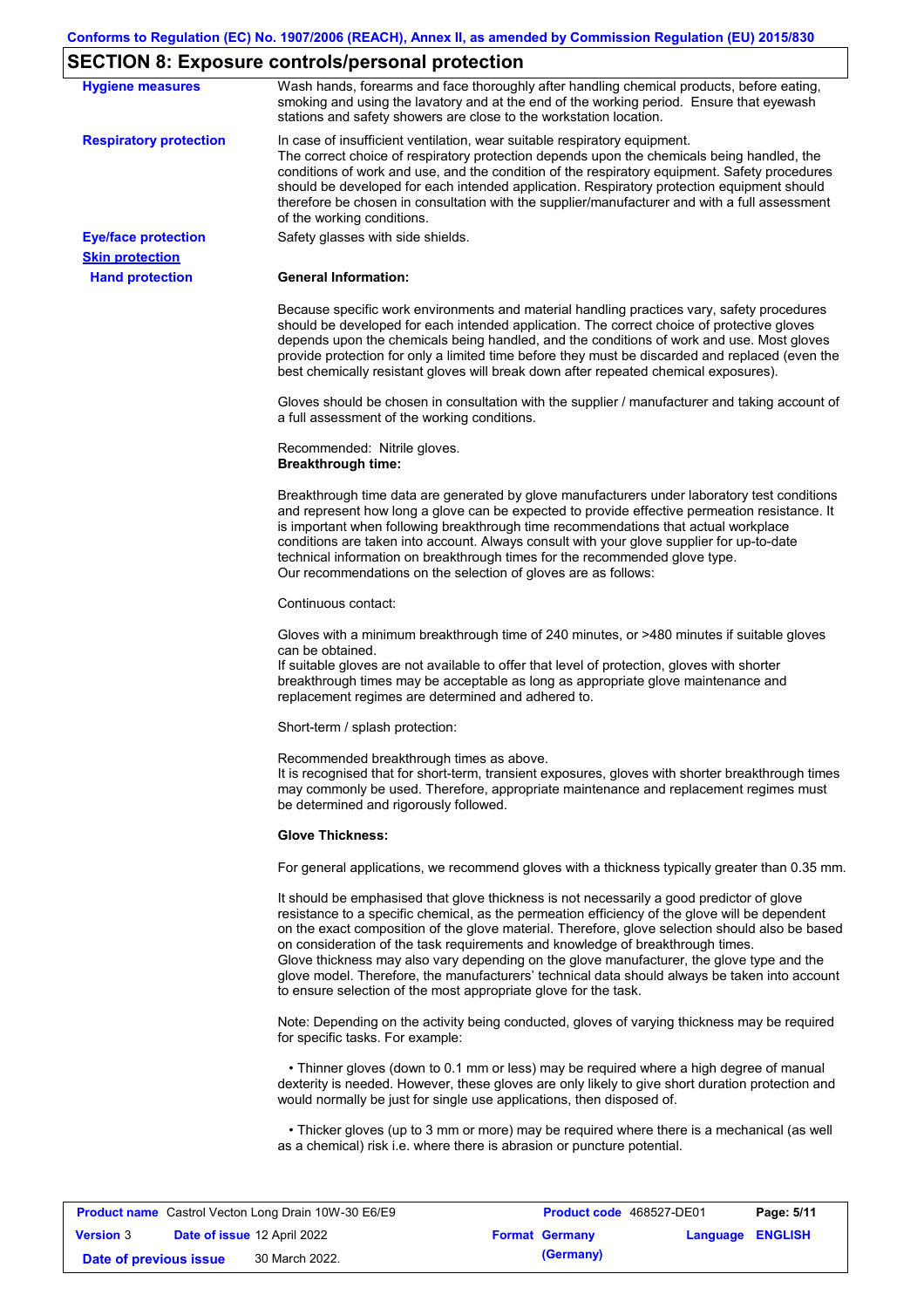# **SECTION 8: Exposure controls/personal protection**

| <b>Skin and body</b>                             | Use of protective clothing is good industrial practice.<br>Personal protective equipment for the body should be selected based on the task being<br>performed and the risks involved and should be approved by a specialist before handling this<br>product.<br>Cotton or polyester/cotton overalls will only provide protection against light superficial<br>contamination that will not soak through to the skin. Overalls should be laundered on a regular<br>basis. When the risk of skin exposure is high (e.g. when cleaning up spillages or if there is a |
|--------------------------------------------------|------------------------------------------------------------------------------------------------------------------------------------------------------------------------------------------------------------------------------------------------------------------------------------------------------------------------------------------------------------------------------------------------------------------------------------------------------------------------------------------------------------------------------------------------------------------|
| <b>Refer to standards:</b>                       | risk of splashing) then chemical resistant aprons and/or impervious chemical suits and boots<br>will be required.<br>Respiratory protection: EN 529<br>Gloves: EN 420, EN 374<br>Eye protection: EN 166<br>Filtering half-mask: EN 149<br>Filtering half-mask with valve: EN 405<br>Half-mask: EN 140 plus filter                                                                                                                                                                                                                                                |
|                                                  | Full-face mask: EN 136 plus filter<br>Particulate filters: EN 143<br>Gas/combined filters: EN 14387                                                                                                                                                                                                                                                                                                                                                                                                                                                              |
| <b>Environmental exposure</b><br><b>controls</b> | Emissions from ventilation or work process equipment should be checked to ensure they<br>comply with the requirements of environmental protection legislation. In some cases, fume<br>scrubbers, filters or engineering modifications to the process equipment will be necessary to<br>reduce emissions to acceptable levels.                                                                                                                                                                                                                                    |

# **SECTION 9: Physical and chemical properties**

The conditions of measurement of all properties are at standard temperature and pressure unless otherwise indicated.

## **9.1 Information on basic physical and chemical properties**

| <b>Appearance</b>                               |                                       |
|-------------------------------------------------|---------------------------------------|
| <b>Physical state</b>                           | Liquid.                               |
| <b>Colour</b>                                   | Amber.                                |
| <b>Odour</b>                                    | Not available.                        |
| <b>Odour threshold</b>                          | Not available.                        |
| рH                                              | Not applicable.                       |
| <b>Melting point/freezing point</b>             | Not available.                        |
| Initial boiling point and boiling<br>range      | Not available.                        |
| <b>Pour point</b>                               | -42 °C                                |
| <b>Flash point</b>                              | Open cup: 232°C (449.6°F) [Cleveland] |
| <b>Evaporation rate</b>                         | Not available.                        |
| <b>Flammability (solid, gas)</b>                | Not available.                        |
| Upper/lower flammability or<br>explosive limits | Not available.                        |
| <b>Vapour pressure</b>                          | Not available.                        |

|                                                            |                                                                                |           |         | Vapour Pressure at 20°C |          | Vapour pressure at 50°C  |               |                |
|------------------------------------------------------------|--------------------------------------------------------------------------------|-----------|---------|-------------------------|----------|--------------------------|---------------|----------------|
|                                                            | <b>Ingredient name</b>                                                         | mm Hg kPa |         | <b>Method</b>           | mm<br>Hg | kPa                      | <b>Method</b> |                |
|                                                            | Distillates (petroleum),<br>hydrotreated heavy<br>paraffinic                   | < 0.08    | < 0.011 | <b>ASTM D 5191</b>      |          |                          |               |                |
|                                                            | Lubricating oils<br>(petroleum), C20-50,<br>hydrotreated neutral oil-<br>based | < 0.08    | < 0.011 | <b>ASTM D 5191</b>      |          |                          |               |                |
|                                                            | Distillates (petroleum),<br>solvent-dewaxed<br>heavy paraffinic                | < 0.08    | < 0.011 | <b>ASTM D 5191</b>      |          |                          |               |                |
|                                                            | Distillates (petroleum),<br>hydrotreated light<br>paraffinic                   | < 0.08    | < 0.011 | <b>ASTM D 5191</b>      |          |                          |               |                |
| <b>Vapour density</b>                                      | Not available.                                                                 |           |         |                         |          |                          |               |                |
| <b>Relative density</b>                                    | Not available.                                                                 |           |         |                         |          |                          |               |                |
| <b>Density</b>                                             | $<$ 1000 kg/m <sup>3</sup> (<1 g/cm <sup>3</sup> ) at 15 <sup>°</sup> C        |           |         |                         |          |                          |               |                |
| <b>Solubility(ies)</b>                                     | insoluble in water.                                                            |           |         |                         |          |                          |               |                |
| <b>Product name</b> Castrol Vecton Long Drain 10W-30 E6/E9 |                                                                                |           |         |                         |          | Product code 468527-DE01 |               | Page: 6/11     |
| <b>Version 3</b><br>Date of issue 12 April 2022            |                                                                                |           |         | <b>Format Germany</b>   |          |                          | Language      | <b>ENGLISH</b> |
| Date of previous issue                                     | 30 March 2022.                                                                 |           |         | (Germany)               |          |                          |               |                |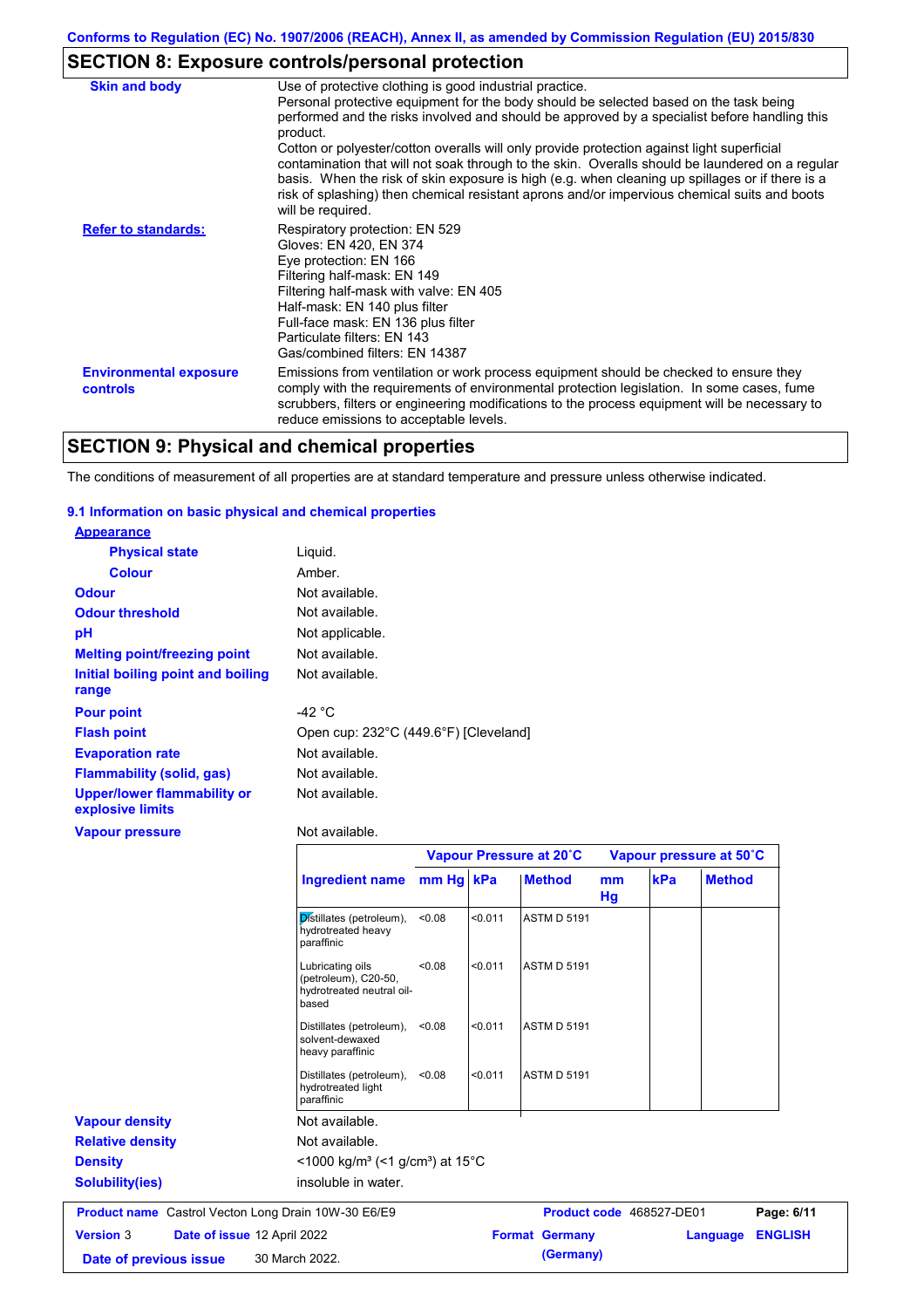# **SECTION 9: Physical and chemical properties**

| <b>Partition coefficient: n-octanol/</b><br>water | Not applicable.                                                                                                                           |     |     |               |  |
|---------------------------------------------------|-------------------------------------------------------------------------------------------------------------------------------------------|-----|-----|---------------|--|
| <b>Auto-ignition temperature</b>                  | <b>Ingredient name</b>                                                                                                                    | °C  | °F  | <b>Method</b> |  |
|                                                   | reaction mass of isomers of:<br>C7-9-alkyl 3-(3,5-di-tert-butyl-<br>4-hydroxyphenyl) propionate                                           | 365 | 689 |               |  |
| <b>Decomposition temperature</b>                  | Not available.                                                                                                                            |     |     |               |  |
| <b>Viscosity</b>                                  | Kinematic: 83.4 mm <sup>2</sup> /s (83.4 cSt) at $40^{\circ}$ C<br>Kinematic: 11.7 to 12.5 mm <sup>2</sup> /s (11.7 to 12.5 cSt) at 100°C |     |     |               |  |
| <b>Explosive properties</b>                       | Not available.                                                                                                                            |     |     |               |  |
| <b>Oxidising properties</b>                       | Not available.                                                                                                                            |     |     |               |  |
| <b>Particle characteristics</b>                   |                                                                                                                                           |     |     |               |  |
| <b>Median particle size</b>                       | Not applicable.                                                                                                                           |     |     |               |  |
| 9.2 Other information                             |                                                                                                                                           |     |     |               |  |
| No additional information.                        |                                                                                                                                           |     |     |               |  |

# **SECTION 10: Stability and reactivity**

| <b>10.1 Reactivity</b>                            | No specific test data available for this product. Refer to Conditions to avoid and Incompatible<br>materials for additional information.                                |
|---------------------------------------------------|-------------------------------------------------------------------------------------------------------------------------------------------------------------------------|
| <b>10.2 Chemical stability</b>                    | The product is stable.                                                                                                                                                  |
| <b>10.3 Possibility of</b><br>hazardous reactions | Under normal conditions of storage and use, hazardous reactions will not occur.<br>Under normal conditions of storage and use, hazardous polymerisation will not occur. |
| <b>10.4 Conditions to avoid</b>                   | Avoid all possible sources of ignition (spark or flame).                                                                                                                |
| 10.5 Incompatible materials                       | Reactive or incompatible with the following materials: oxidising materials.                                                                                             |
| <b>10.6 Hazardous</b><br>decomposition products   | Under normal conditions of storage and use, hazardous decomposition products should not be<br>produced.                                                                 |

# **SECTION 11: Toxicological information**

| 11.1 Information on toxicological effects                  |                                                                                                                     |
|------------------------------------------------------------|---------------------------------------------------------------------------------------------------------------------|
| <b>Acute toxicity estimates</b>                            |                                                                                                                     |
| Not available.                                             |                                                                                                                     |
| <b>Information on likely</b><br>routes of exposure         | Routes of entry anticipated: Dermal, Inhalation.                                                                    |
| <b>Potential acute health effects</b>                      |                                                                                                                     |
| <b>Inhalation</b>                                          | Exposure to decomposition products may cause a health hazard. Serious effects may be<br>delayed following exposure. |
| <b>Ingestion</b>                                           | No known significant effects or critical hazards.                                                                   |
| <b>Skin contact</b>                                        | Defatting to the skin. May cause skin dryness and irritation.                                                       |
| <b>Eye contact</b>                                         | No known significant effects or critical hazards.                                                                   |
|                                                            | Symptoms related to the physical, chemical and toxicological characteristics                                        |
| <b>Inhalation</b>                                          | No specific data.                                                                                                   |
| <b>Ingestion</b>                                           | No specific data.                                                                                                   |
| <b>Skin contact</b>                                        | Adverse symptoms may include the following:<br><i>irritation</i><br>dryness<br>cracking                             |
| <b>Eye contact</b>                                         | No specific data.                                                                                                   |
|                                                            | Delayed and immediate effects as well as chronic effects from short and long-term exposure                          |
| <b>Inhalation</b>                                          | Overexposure to the inhalation of airborne droplets or aerosols may cause irritation of the<br>respiratory tract.   |
| <b>Ingestion</b>                                           | Ingestion of large quantities may cause nausea and diarrhoea.                                                       |
| <b>Skin contact</b>                                        | Prolonged or repeated contact can defat the skin and lead to irritation and/or dermatitis.                          |
| <b>Eye contact</b>                                         | Potential risk of transient stinging or redness if accidental eye contact occurs.                                   |
| <b>Product name</b> Castrol Vecton Long Drain 10W-30 E6/E9 | Product code 468527-DE01<br>Page: 7/11                                                                              |
| <b>Version 3</b>                                           | Date of issue 12 April 2022<br><b>Format Germany</b><br><b>ENGLISH</b><br>Language                                  |
| Date of previous issue                                     | (Germany)<br>30 March 2022.                                                                                         |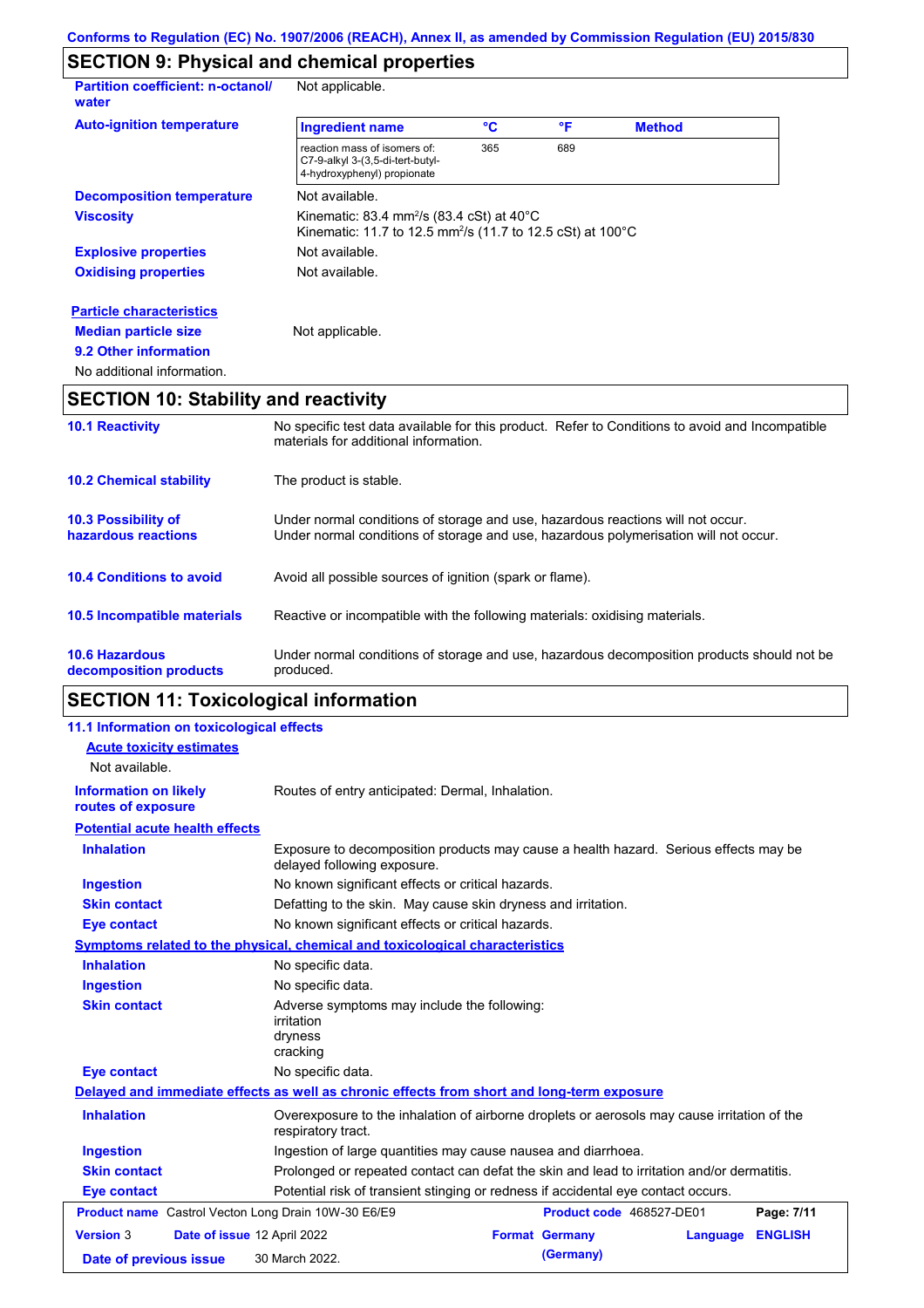## **SECTION 11: Toxicological information**

| <b>Potential chronic health effects</b> |                                                                                                                                                                                                                                                                                                                                                                                                          |
|-----------------------------------------|----------------------------------------------------------------------------------------------------------------------------------------------------------------------------------------------------------------------------------------------------------------------------------------------------------------------------------------------------------------------------------------------------------|
| General                                 | USED ENGINE OILS<br>Combustion products resulting from the operation of internal combustion engines contaminate<br>engine oils during use. Used engine oil may contain hazardous components which have the<br>potential to cause skin cancer. Frequent or prolonged contact with all types and makes of used<br>engine oil must therefore be avoided and a high standard of personal hygiene maintained. |
| <b>Carcinogenicity</b>                  | No known significant effects or critical hazards.                                                                                                                                                                                                                                                                                                                                                        |
| <b>Mutagenicity</b>                     | No known significant effects or critical hazards.                                                                                                                                                                                                                                                                                                                                                        |
| <b>Developmental effects</b>            | No known significant effects or critical hazards.                                                                                                                                                                                                                                                                                                                                                        |
| <b>Fertility effects</b>                | No known significant effects or critical hazards.                                                                                                                                                                                                                                                                                                                                                        |

# **SECTION 12: Ecological information**

## **12.1 Toxicity**

**Environmental hazards** Not classified as dangerous

#### **12.2 Persistence and degradability**

Expected to be biodegradable.

#### **12.3 Bioaccumulative potential**

This product is not expected to bioaccumulate through food chains in the environment.

| <b>12.4 Mobility in soil</b>                            |                                                                      |
|---------------------------------------------------------|----------------------------------------------------------------------|
| <b>Soil/water partition</b><br><b>coefficient (Koc)</b> | Not available.                                                       |
| <b>Mobility</b>                                         | Spillages may penetrate the soil causing ground water contamination. |

#### **12.5 Results of PBT and vPvB assessment**

Product does not meet the criteria for PBT or vPvB according to Regulation (EC) No. 1907/2006, Annex XIII.

| 12.6 Other adverse effects          |                                                                                                                           |
|-------------------------------------|---------------------------------------------------------------------------------------------------------------------------|
| <b>Other ecological information</b> | Spills may form a film on water surfaces causing physical damage to organisms. Oxygen<br>transfer could also be impaired. |

# **SECTION 13: Disposal considerations**

| <b>Waste code</b>                     | <b>Wasto designation</b>                                                                                                                                             |
|---------------------------------------|----------------------------------------------------------------------------------------------------------------------------------------------------------------------|
| <b>European waste catalogue (EWC)</b> |                                                                                                                                                                      |
| <b>Hazardous waste</b>                | Yes.                                                                                                                                                                 |
| <b>Methods of disposal</b>            | Where possible, arrange for product to be recycled. Dispose of via an authorised person/<br>licensed waste disposal contractor in accordance with local regulations. |
| <b>Product</b>                        |                                                                                                                                                                      |
| <b>13.1 Waste treatment methods</b>   |                                                                                                                                                                      |

| Waste code | <b>Waste designation</b>                                         |
|------------|------------------------------------------------------------------|
| 13 02 05*  | Imineral-based non-chlorinated engine, gear and lubricating oils |

However, deviation from the intended use and/or the presence of any potential contaminants may require an alternative waste disposal code to be assigned by the end user.

**Packaging Methods of disposal Special precautions** Where possible, arrange for product to be recycled. Dispose of via an authorised person/ licensed waste disposal contractor in accordance with local regulations. This material and its container must be disposed of in a safe way. Empty containers or liners may retain some product residues. Avoid dispersal of spilt material and runoff and contact with soil, waterways, drains and sewers. **References** Commission 2014/955/EU Directive 2008/98/EC

| <b>Product name</b> Castrol Vecton Long Drain 10W-30 E6/E9 |  | Product code 468527-DE01           |  | Page: 8/11            |                         |  |
|------------------------------------------------------------|--|------------------------------------|--|-----------------------|-------------------------|--|
| <b>Version 3</b>                                           |  | <b>Date of issue 12 April 2022</b> |  | <b>Format Germany</b> | <b>Language ENGLISH</b> |  |
| Date of previous issue                                     |  | 30 March 2022.                     |  | (Germany)             |                         |  |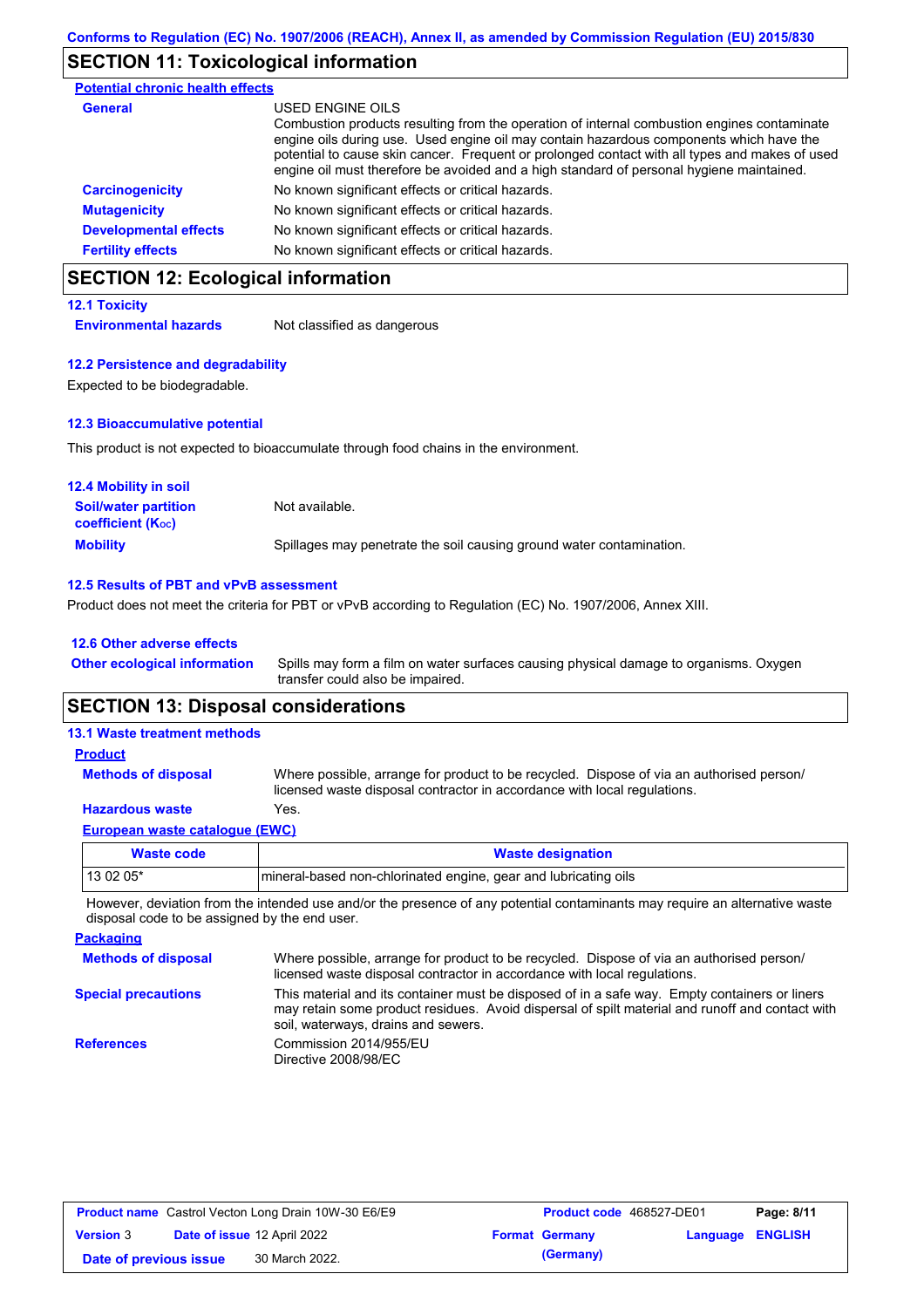#### - - - - - - - - - Not regulated. Not regulated. Not regulated. - - - **SECTION 14: Transport information ADR/RID IMDG IATA 14.1 UN number 14.2 UN proper shipping name 14.3 Transport hazard class(es) 14.4 Packing group ADN Additional information 14.5 Environmental hazards** No. 1980 | No. 1980 | No. 1980 | No. 1980 | No. 1980 | No. 1980 | No. 1980 | No. 1980 | No. 1980 | No. 1980 | Not regulated. - -<br>No. - -

**14.6 Special precautions for user** Not available.

#### **14.7 Transport in bulk according to IMO instruments**

Not available.

## **SECTION 15: Regulatory information**

**Other regulations REACH Status** The company, as identified in Section 1, sells this product in the EU in compliance with the current requirements of REACH. **15.1 Safety, health and environmental regulations/legislation specific for the substance or mixture EU Regulation (EC) No. 1907/2006 (REACH) Annex XIV - List of substances subject to authorisation Substances of very high concern** None of the components are listed. All components are listed or exempted. All components are listed or exempted. At least one component is not listed. All components are listed or exempted. All components are active or exempted. All components are listed or exempted. At least one component is not listed. **United States inventory (TSCA 8b) Australia inventory (AIIC) Canada inventory China inventory (IECSC) Japan inventory (CSCL) Korea inventory (KECI) Philippines inventory (PICCS) Taiwan Chemical Substances Inventory (TCSI)** All components are listed or exempted. **Ozone depleting substances (1005/2009/EU)** Not listed. **Prior Informed Consent (PIC) (649/2012/EU)** None of the components are listed. **Annex XIV EU Regulation (EC) No. 1907/2006 (REACH) Annex XVII - Restrictions on the manufacture, placing on the market and use of certain dangerous substances, mixtures and articles** Not applicable.

|                        | <b>Product name</b> Castrol Vecton Long Drain 10W-30 E6/E9 | <b>Product code</b> 468527-DE01 |                         | Page: 9/11 |
|------------------------|------------------------------------------------------------|---------------------------------|-------------------------|------------|
| <b>Version 3</b>       | Date of issue 12 April 2022                                | <b>Format Germany</b>           | <b>Language ENGLISH</b> |            |
| Date of previous issue | 30 March 2022.                                             | (Germany)                       |                         |            |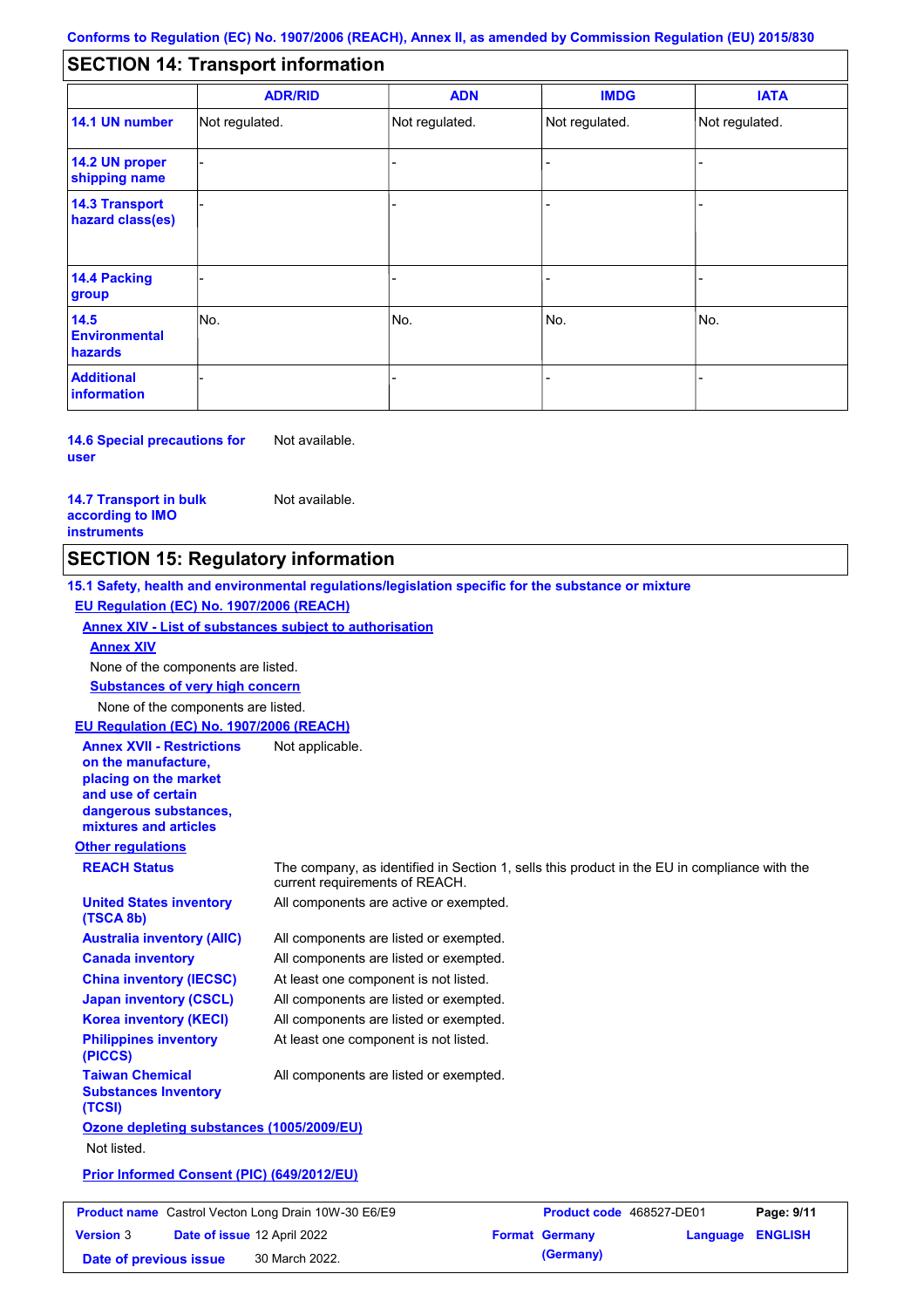# **SECTION 15: Regulatory information**

Not listed.

| <b>INOL IISLEU.</b>                                                |                               |                                                                                                                                                                                                                        |
|--------------------------------------------------------------------|-------------------------------|------------------------------------------------------------------------------------------------------------------------------------------------------------------------------------------------------------------------|
| <b>Persistent Organic Pollutants</b><br>Not listed.                |                               |                                                                                                                                                                                                                        |
| EU - Water framework directive - Priority substances               |                               |                                                                                                                                                                                                                        |
| None of the components are listed.                                 |                               |                                                                                                                                                                                                                        |
| <b>Seveso Directive</b>                                            |                               |                                                                                                                                                                                                                        |
| This product is not controlled under the Seveso Directive.         |                               |                                                                                                                                                                                                                        |
| <b>National regulations</b>                                        |                               |                                                                                                                                                                                                                        |
| <b>Hazardous incident ordinance</b>                                |                               |                                                                                                                                                                                                                        |
| <b>Hazard class for water</b>                                      | 2                             | (classified according AwSV)                                                                                                                                                                                            |
| <b>Prohibited Chemicals</b><br><b>Regulation</b><br>(ChemVerbotsV) | Regulation (ChemVerbotsV).    | When placed on the market in Germany, this product is not subject to the Prohibited Chemicals                                                                                                                          |
| <b>Occupational restrictions</b>                                   | (Mutterschutzgesetz – MuSchG) | Observe employment restrictions in the following:<br>Gesetz zum Schutz der arbeitenden Jugend (Jugendarbeitsschutzgesetz – JArbSchG)<br>Gesetz zum Schutz von Müttern bei der Arbeit, in der Ausbildung und im Studium |
| <b>AED Chamisel safety</b>                                         |                               | A Chamical Catchi Accordoment has been corried out for one or more of the cubeteness within                                                                                                                            |

| <b>15.2 Chemical safety</b> | A Chemical Safety Assessment has been carried out for one or more of the substances within  |
|-----------------------------|---------------------------------------------------------------------------------------------|
| assessment                  | this mixture. A Chemical Safety Assessment has not been carried out for the mixture itself. |

# **SECTION 16: Other information**

| <b>Abbreviations and acronyms</b>                          | ADN = European Provisions concerning the International Carriage of Dangerous Goods by                                                                                                                                                                                                                                         |                                 |                  |  |  |  |  |
|------------------------------------------------------------|-------------------------------------------------------------------------------------------------------------------------------------------------------------------------------------------------------------------------------------------------------------------------------------------------------------------------------|---------------------------------|------------------|--|--|--|--|
|                                                            | Inland Waterway<br>ADR = The European Agreement concerning the International Carriage of Dangerous Goods by                                                                                                                                                                                                                   |                                 |                  |  |  |  |  |
|                                                            | Road                                                                                                                                                                                                                                                                                                                          |                                 |                  |  |  |  |  |
|                                                            | ATE = Acute Toxicity Estimate<br><b>BCF</b> = Bioconcentration Factor<br>CAS = Chemical Abstracts Service                                                                                                                                                                                                                     |                                 |                  |  |  |  |  |
|                                                            |                                                                                                                                                                                                                                                                                                                               |                                 |                  |  |  |  |  |
|                                                            |                                                                                                                                                                                                                                                                                                                               |                                 |                  |  |  |  |  |
|                                                            | CLP = Classification, Labelling and Packaging Regulation [Regulation (EC) No. 1272/2008]                                                                                                                                                                                                                                      |                                 |                  |  |  |  |  |
|                                                            | CSA = Chemical Safety Assessment                                                                                                                                                                                                                                                                                              |                                 |                  |  |  |  |  |
|                                                            | CSR = Chemical Safety Report                                                                                                                                                                                                                                                                                                  |                                 |                  |  |  |  |  |
|                                                            | <b>DMEL = Derived Minimal Effect Level</b><br>DNEL = Derived No Effect Level                                                                                                                                                                                                                                                  |                                 |                  |  |  |  |  |
|                                                            | EINECS = European Inventory of Existing Commercial chemical Substances<br>ES = Exposure Scenario                                                                                                                                                                                                                              |                                 |                  |  |  |  |  |
|                                                            |                                                                                                                                                                                                                                                                                                                               |                                 |                  |  |  |  |  |
|                                                            | EUH statement = CLP-specific Hazard statement                                                                                                                                                                                                                                                                                 |                                 |                  |  |  |  |  |
|                                                            | EWC = European Waste Catalogue<br>GHS = Globally Harmonized System of Classification and Labelling of Chemicals                                                                                                                                                                                                               |                                 |                  |  |  |  |  |
|                                                            |                                                                                                                                                                                                                                                                                                                               |                                 |                  |  |  |  |  |
|                                                            | IATA = International Air Transport Association                                                                                                                                                                                                                                                                                |                                 |                  |  |  |  |  |
|                                                            | IBC = Intermediate Bulk Container                                                                                                                                                                                                                                                                                             |                                 |                  |  |  |  |  |
|                                                            | <b>IMDG</b> = International Maritime Dangerous Goods                                                                                                                                                                                                                                                                          |                                 |                  |  |  |  |  |
|                                                            | LogPow = logarithm of the octanol/water partition coefficient                                                                                                                                                                                                                                                                 |                                 |                  |  |  |  |  |
|                                                            | MARPOL = International Convention for the Prevention of Pollution From Ships, 1973 as                                                                                                                                                                                                                                         |                                 |                  |  |  |  |  |
|                                                            | modified by the Protocol of 1978. ("Marpol" = marine pollution)<br>OECD = Organisation for Economic Co-operation and Development<br>PBT = Persistent, Bioaccumulative and Toxic<br><b>PNEC = Predicted No Effect Concentration</b><br>REACH = Registration, Evaluation, Authorisation and Restriction of Chemicals Regulation |                                 |                  |  |  |  |  |
|                                                            |                                                                                                                                                                                                                                                                                                                               |                                 |                  |  |  |  |  |
|                                                            |                                                                                                                                                                                                                                                                                                                               |                                 |                  |  |  |  |  |
|                                                            |                                                                                                                                                                                                                                                                                                                               |                                 |                  |  |  |  |  |
|                                                            | [Regulation (EC) No. 1907/2006]                                                                                                                                                                                                                                                                                               |                                 |                  |  |  |  |  |
|                                                            | RID = The Regulations concerning the International Carriage of Dangerous Goods by Rail                                                                                                                                                                                                                                        |                                 |                  |  |  |  |  |
|                                                            | <b>RRN = REACH Registration Number</b><br>SADT = Self-Accelerating Decomposition Temperature                                                                                                                                                                                                                                  |                                 |                  |  |  |  |  |
|                                                            |                                                                                                                                                                                                                                                                                                                               |                                 |                  |  |  |  |  |
|                                                            | SVHC = Substances of Very High Concern                                                                                                                                                                                                                                                                                        |                                 |                  |  |  |  |  |
|                                                            | STOT-RE = Specific Target Organ Toxicity - Repeated Exposure                                                                                                                                                                                                                                                                  |                                 |                  |  |  |  |  |
|                                                            | STOT-SE = Specific Target Organ Toxicity - Single Exposure                                                                                                                                                                                                                                                                    |                                 |                  |  |  |  |  |
|                                                            | TWA = Time weighted average                                                                                                                                                                                                                                                                                                   |                                 |                  |  |  |  |  |
|                                                            | $UN = United Nations$                                                                                                                                                                                                                                                                                                         |                                 |                  |  |  |  |  |
|                                                            | UVCB = Complex hydrocarbon substance                                                                                                                                                                                                                                                                                          |                                 |                  |  |  |  |  |
|                                                            | VOC = Volatile Organic Compound<br>vPvB = Very Persistent and Very Bioaccumulative<br>Varies = may contain one or more of the following 64741-88-4 / RRN 01-2119488706-23,                                                                                                                                                    |                                 |                  |  |  |  |  |
|                                                            |                                                                                                                                                                                                                                                                                                                               |                                 |                  |  |  |  |  |
|                                                            | 64741-89-5 / RRN 01-2119487067-30, 64741-95-3 / RRN 01-2119487081-40, 64741-96-4/ RRN                                                                                                                                                                                                                                         |                                 |                  |  |  |  |  |
|                                                            | 01-2119483621-38, 64742-01-4 / RRN 01-2119488707-21, 64742-44-5 / RRN                                                                                                                                                                                                                                                         |                                 |                  |  |  |  |  |
|                                                            | 01-2119985177-24, 64742-45-6, 64742-52-5 / RRN 01-2119467170-45, 64742-53-6 / RRN                                                                                                                                                                                                                                             |                                 |                  |  |  |  |  |
| <b>Product name</b> Castrol Vecton Long Drain 10W-30 E6/E9 |                                                                                                                                                                                                                                                                                                                               | <b>Product code</b> 468527-DE01 | Page: 10/11      |  |  |  |  |
| <b>Version 3</b><br>Date of issue 12 April 2022            |                                                                                                                                                                                                                                                                                                                               | <b>Format Germany</b>           | Language ENGLISH |  |  |  |  |
| Date of previous issue                                     | 30 March 2022.                                                                                                                                                                                                                                                                                                                | (Germany)                       |                  |  |  |  |  |